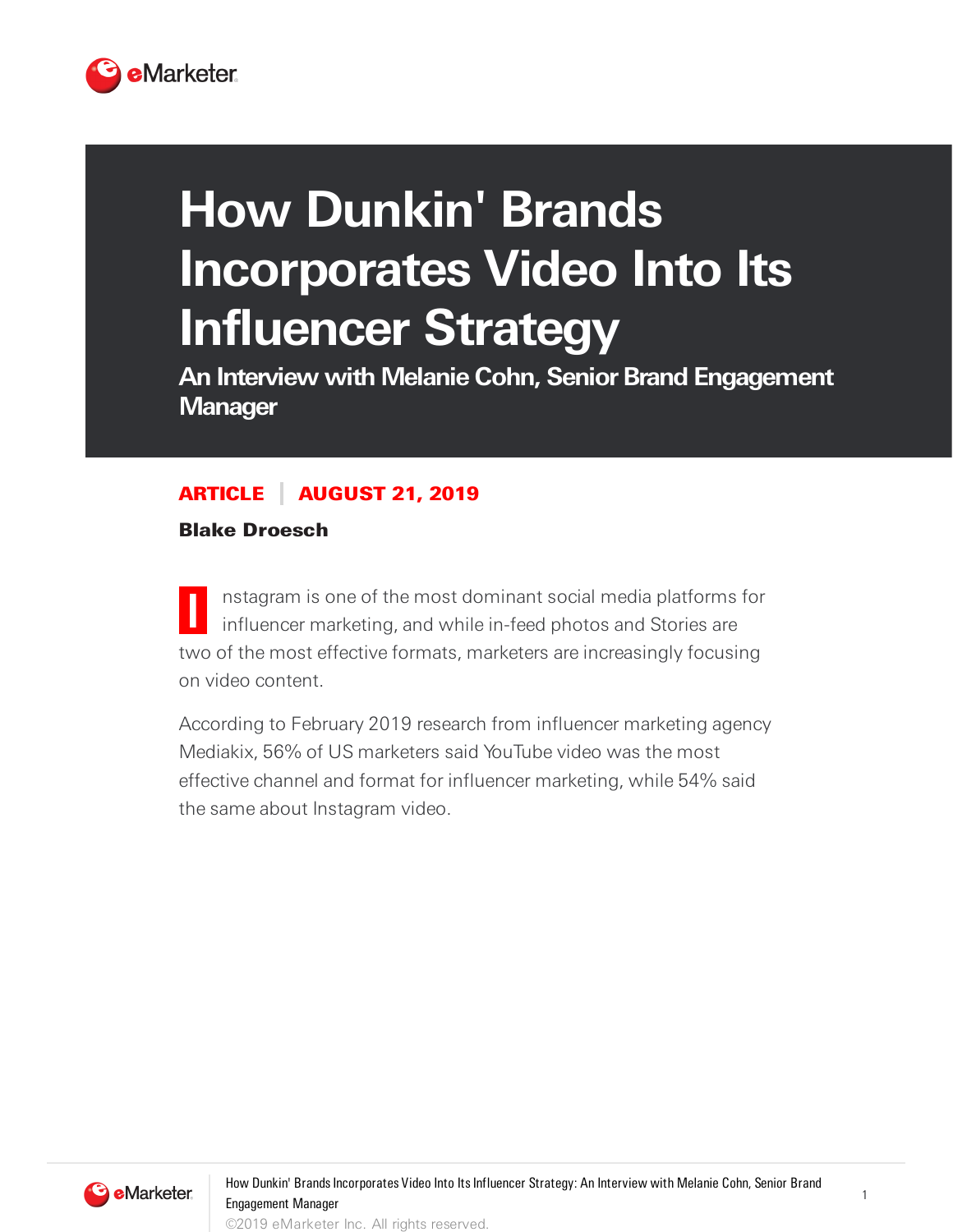

For our report on video ads in social media, we spoke with Melanie Cohn, senior manager of brand engagement at Dunkin' Brands, about the trends, challenges and opportunities for brands working with influencers on video content.

#### **Can you describe Dunkin's influencer marketing strategy?**

Our overall influencer marketing strategy is two-fold. First, we partner with influencers around menu innovations to help us change perceptions and earn credibility for new offerings. Secondly, we work with influencers around a unique creative idea and message to generate excitement and drive action for major programs.

## **Can Dunkin' share any stories about successful video campaigns?**

For Valentine's Day this year, we asked DIY and creative Instagrammers to build their version of a doughnut bouquet made up of our heart-

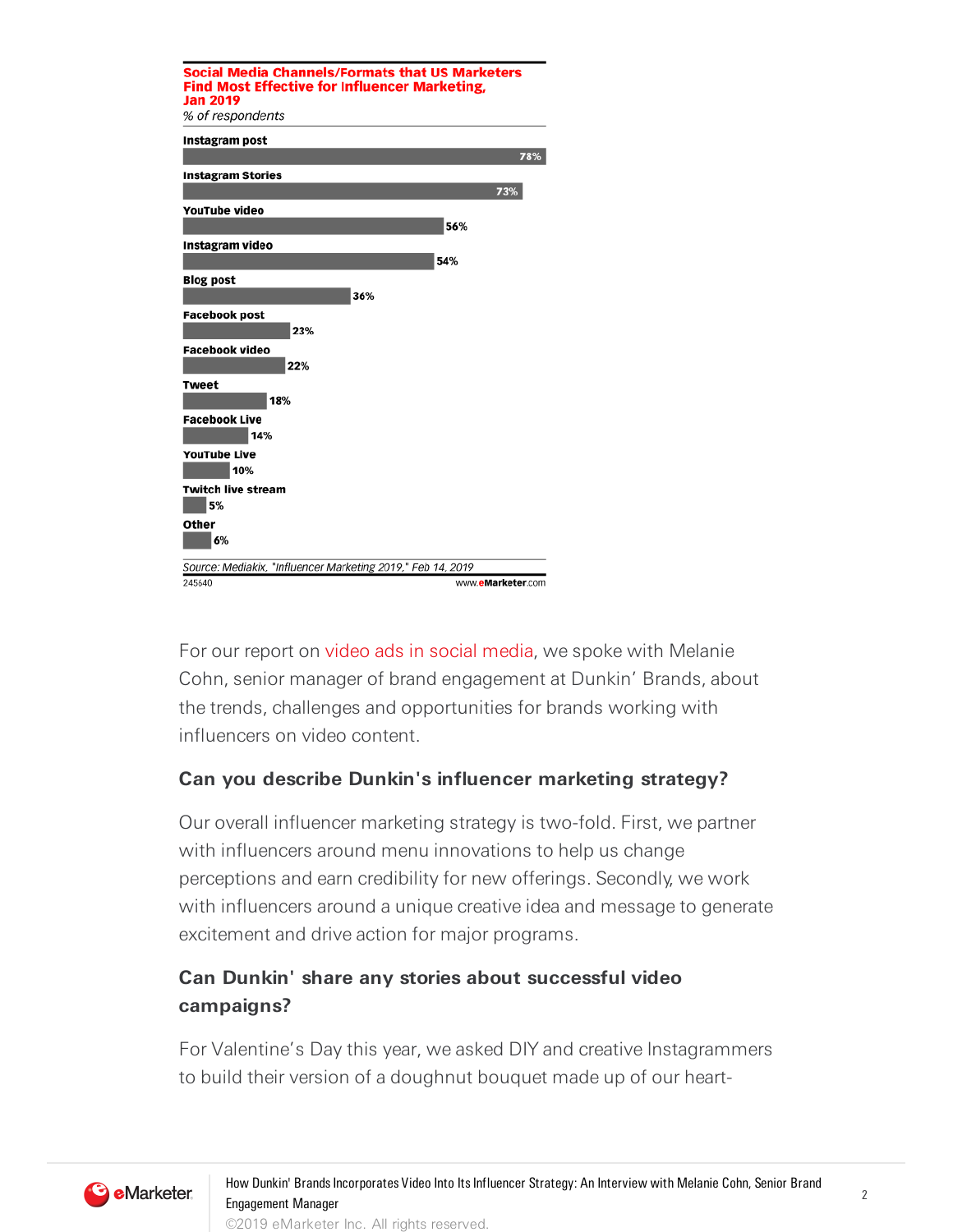shaped doughnut. Many of these videos performed at an aboveaverage engagement rate, and also outperformed our traditional organic content across our channels.

## **What are some reasons your brand might choose to collaborate with influencers on video content?**

There are a few reasons. First, video is the fastest-growing content type, specifically on YouTube and Instagram, and viewers are watching videos from the people they trust. Second, Instagram stories have also now surpassed time spent in-feed, so we're working more on stories with our ambassadors, since that's where they get the most engagement. Finally, if we want to show off our product story, and collaborating with influencers on video gives us a way to tell a more indepth story, or use a creator's unique talents.

## **Some studies have shown that collaborating with influencers on video is more expensive. Do you find this to be true? If so, is it worth the additional cost?**

Video vs. photo isn't an apples-to-apples comparison. It makes sense that you would pay a slightly higher premium for longer-form content that requires more time, from both the influencer and their audience.

# **YouTube was the original platform for video creators, but some are speculating that it will soon face competition from the likes of TikTok and other emerging platforms. What's your take on this?**

YouTube is certainly a dominant force and will remain that way for the foreseeable future. However, platforms like TikTok are beginning to emerge as a channel for influencers to grow their brand. We think that's one to keep an eye on.

#### **Is brand safety still an issue on YouTube?**

Since the volume of videos on YouTube is so high, brand safety is a priority within our paid advertising—both in-stream and with influencers. For influencers, we have a robust vetting process that helps us narrow down ones that we feel are best for the brand, and we